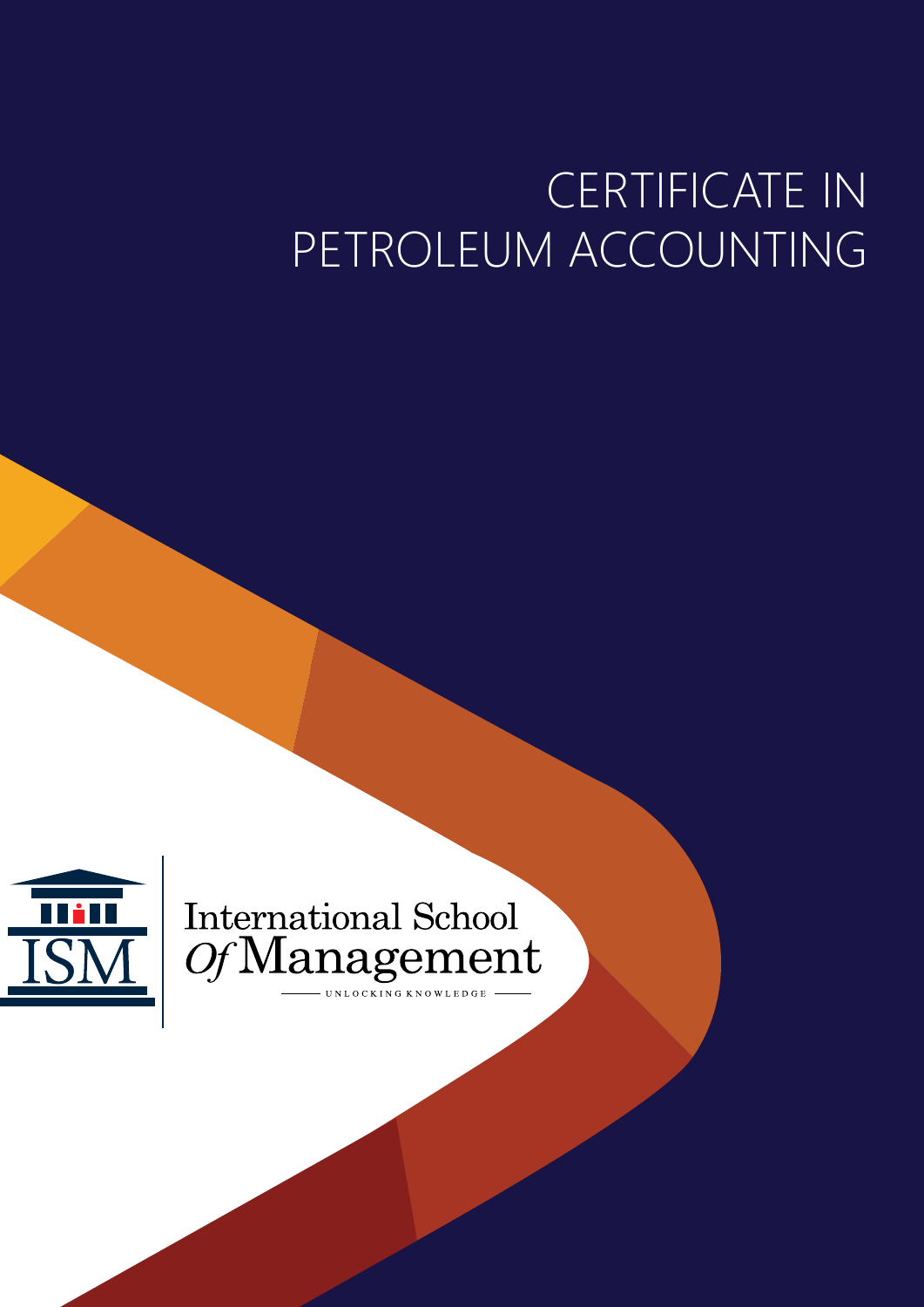### INTRODUCTION



Global oil prices have fallen sharply over a long term period, thereby leading to significant shortfalls in revenues of many of the energy exporting nations while petroleum companies grapple with the financial accounting and profitability implications of the shock. Notwithstanding, the oil industry remains one of the most strategic of all the industries all over the world. Oil is still both a major source of revenue and a visible weapon in international politics. It is therefore very pertinent to adopt a very systemic and sound method of appropriating the proceeds of such an invaluable means of economic and political relevance.

Accounting for oil and gas prospecting has developed over the years but there is still no set of globally or generally applied standards of accounting for oil and gas activities. Some oil companies in Nigeria use the successful method while others prefer the full cost method of accounting. However, there is yet another accounting method, which is based on proved oil and gas reserves, this method of Reserve Recognition Accounting is hardly used in the country.

Oil and Gas accounting can therefore be quite complex with different entities faced with choosing between Full Cost and Successful Efforts while special rules are applied to depletion, depreciation and amortization. The fact that some of the companies operating in Nigeria are from different countries may also mean the use of varying accounting principles and procedures for recording and reporting in accordance with those practiced in the respective companies' home country. This practice makes comparability of financial statements of oil companies difficult.

Particularly in Nigeria, the adoption of the International Financial Reporting Standard (IFRS) should have a big impact on all upstream oil and gas companies. This course provides participants with an in-depth understanding of the different accounting principles and procedures prevalent in the petroleum industry. It highlights the importance of various contracts and fiscal policies on accounting procedures. It emphasizes in particular, the fiscal and accounting framework of the petroleum industry in Nigeria compared to what obtains in some other countries.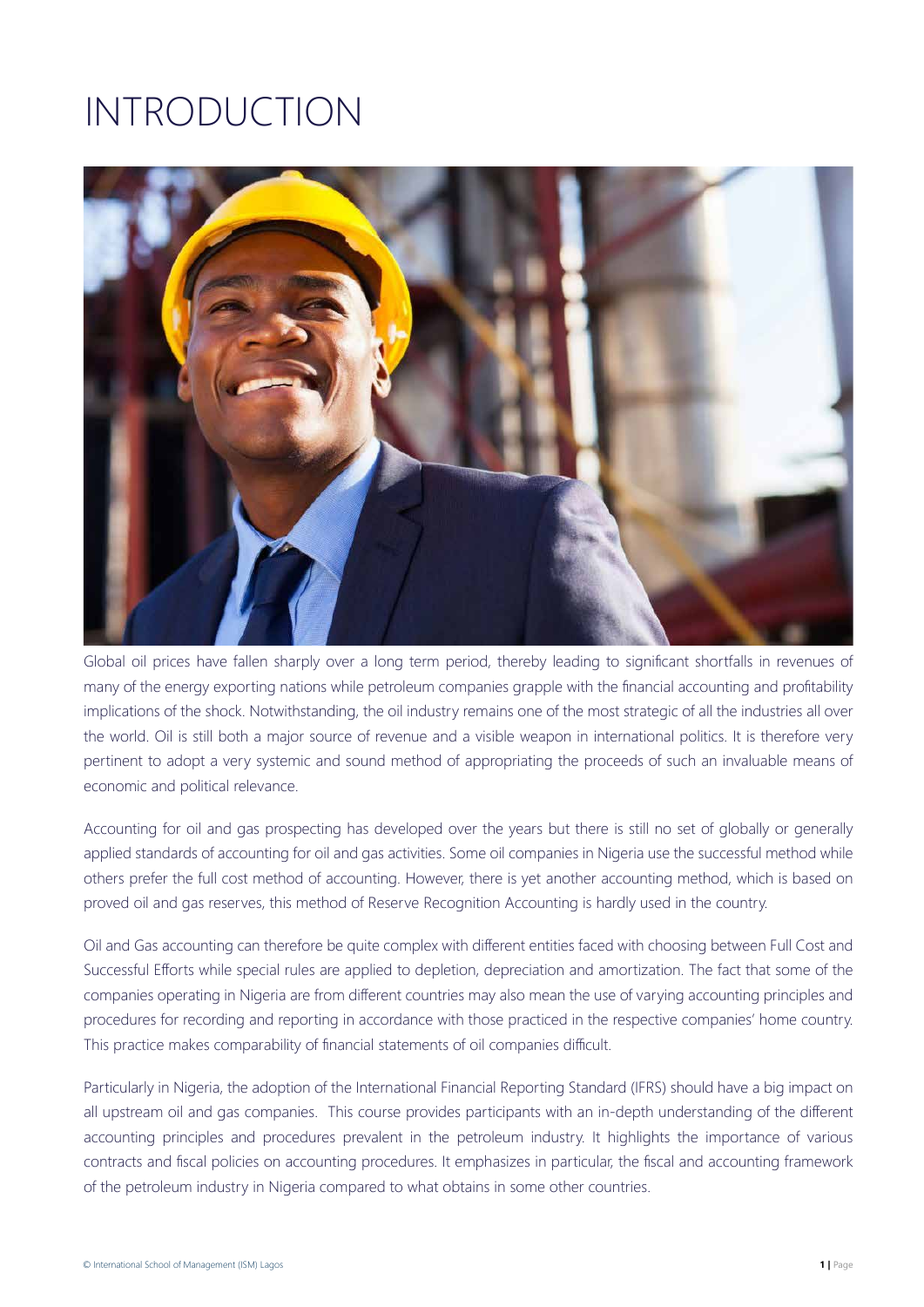## LEARNING OUTCOMES



On completion of this course, students are expected to be able to:

- 1. Understand the concept of Upstream and Downstream Oil and Gas Operations.
- 2. Understand the unique features of oil and gas exploration and production activities and the impact these have on accounting
- 3. Critically evaluate the full cost, successful efforts and reserve recognition accounting methods that could be used to underpin the preparation of accounts for international oil and gas exploration and production companies
- 4. Critically evaluate the methods used for depreciation, depletion and amortization (DD&A).
- 5. Critically discuss the issues around accounting for asset impairment.
- 6. Understand and critically discuss the issues arising in setting an international accounting standard for the oil and gas industry
- 7. Become familiar and be able to discuss accounting for oil and gas entities including differences between Full Cost and Successful Efforts Accounting for Exploration, Non-drilling Activities, and Drilling Activities
- 8. Analyze Proved Property Cost Disposition for both Successful Efforts and Full Cost Accounting. Include Abandonment, Reclassification
- 9. Discuss Accounting for Production Activities
- 10. Identify Basic Oil and Gas Tax Accounting theories and methods
- 11. Analyze and Calculate Joint Interest Oil and Gas Accounting and Conveyances.
- 12. Discuss Oil and Gas Disclosures and Accounting for International Petroleum Operations.
- 13. Discuss Analysis of Oil and Gas Companies' Financial Statements including reserves, cost ratios, DD&A.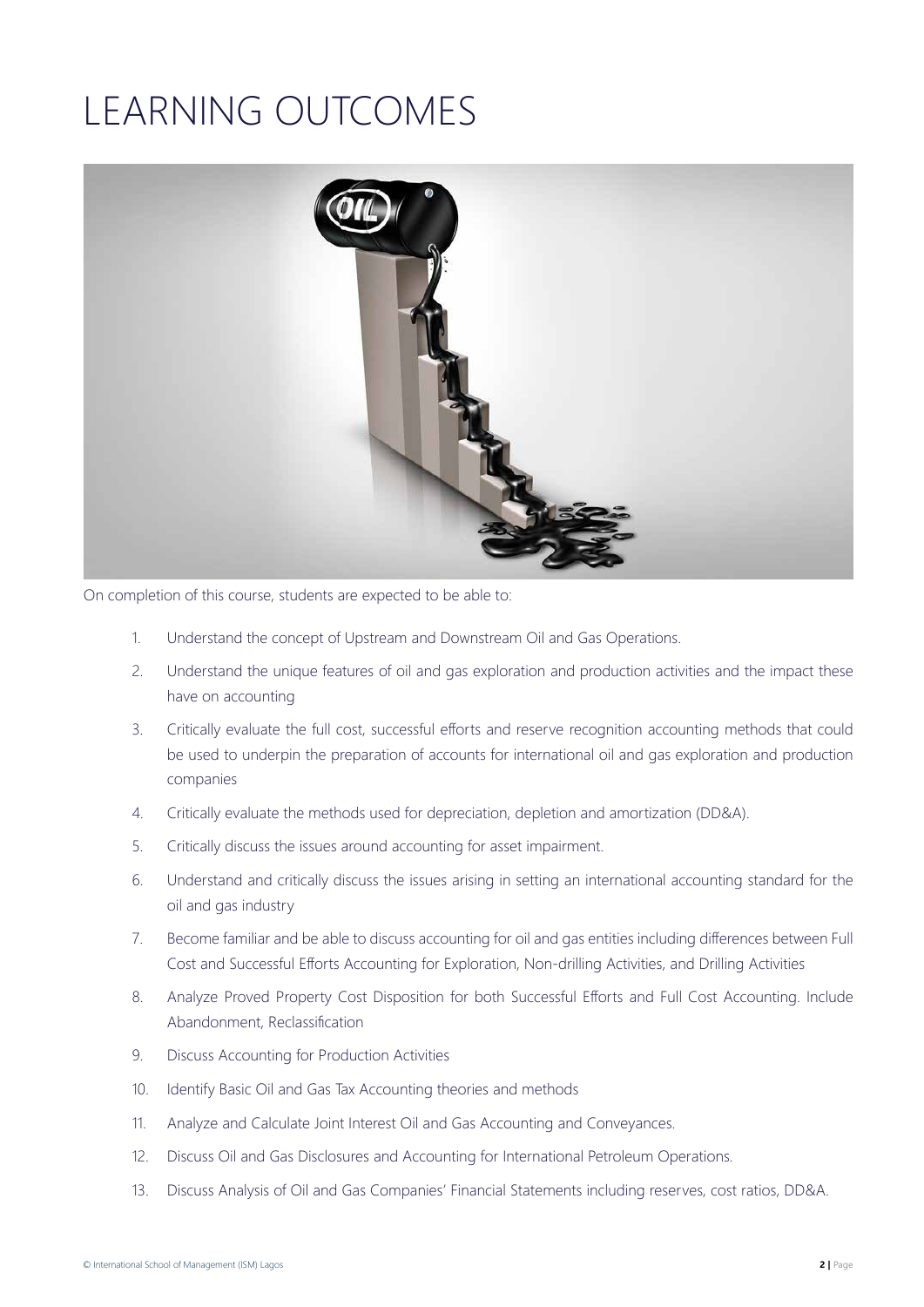### COURSE OUTLINE

#### **Module One: Petroleum Industry Overview**

- **The Nature of Petroleum Assets**
- **Hydrocarbon Composition and Natural** Gas Production System
- **•** Drilling Operations
- **Casing, Cementing & Well Completions**
- **Cil & Gas Reserves Estimation**
- Oil Production Operations
- **Petroleum Industry Operations**

#### **Module Two: Accounting Principles and Procedures**

- **Basic Accounting Transactions**
- **Financial Statements**
- **Basic Accounting Concepts**
- **•** Depreciation, Depletion and Amortization (DD&A)
	- a. Proved Property
	- b. Field Basis
	- c. When Oil & Gas Reserves are produced jointly

#### **Module Three: Oil & Gas Accounting Methods (Successful Efforts & Full Cost Methods)**

- **•** Oil and Gas related costs
- $\blacksquare$  To capitalize or to expense
- Historical Cost of Accounting Methods
	- a. Successful Efforts
	- b. Full Cost
- **IMPACT OF ACCOUNTING Methods on Income Statements**
- Exploration Costs
- **Acquisition Costs**
- **Development Drilling Costs**
- **Special Drilling operations**
- Production Costs

#### **Module Four: Accounting under IFRS Framework (IFRS-6) for Exploration & Evaluation**

- **Transition to IFRS Framework; Key** Requirements
- Asset Recognition and Capitalization under IFRS
- Asset Impairment, Reclassification & Relinquishment under IFRS

#### **Module Five**

- Accounting for Oil & Gas Development & Production Costs
- Oil & Gas Industry-wide Accounting Issues
	- a. Accounting in Concessionary & Contractual Agreement Systems
	- b. Accounting Under Jointly Controlled Assets, Joint Ventures, Farm-in/Farmout & Unitization
- Accounting for Downstream & Midstream Activities

#### **Module Six: Capital Project Analysis/Analysis of Financial Statements**

- **Capital Investment Appraisal**
- **Project Cash-flow Versus Accounting Net** Income
- **Pay Back Period**
- **Time Value of Money**
- Net Present Value, IRR, DCF

#### **Module Seven: Oil & Gas Accounting Disclosures**

- **Historically Based**
- Future Value Based
- **Additional Information Disclosure**

#### **Module Eight: The Nigerian Petroleum Industry**

- The Petroleum Profits Tax Act (PPTA)
- The Petroleum Industry Bill (PIB)